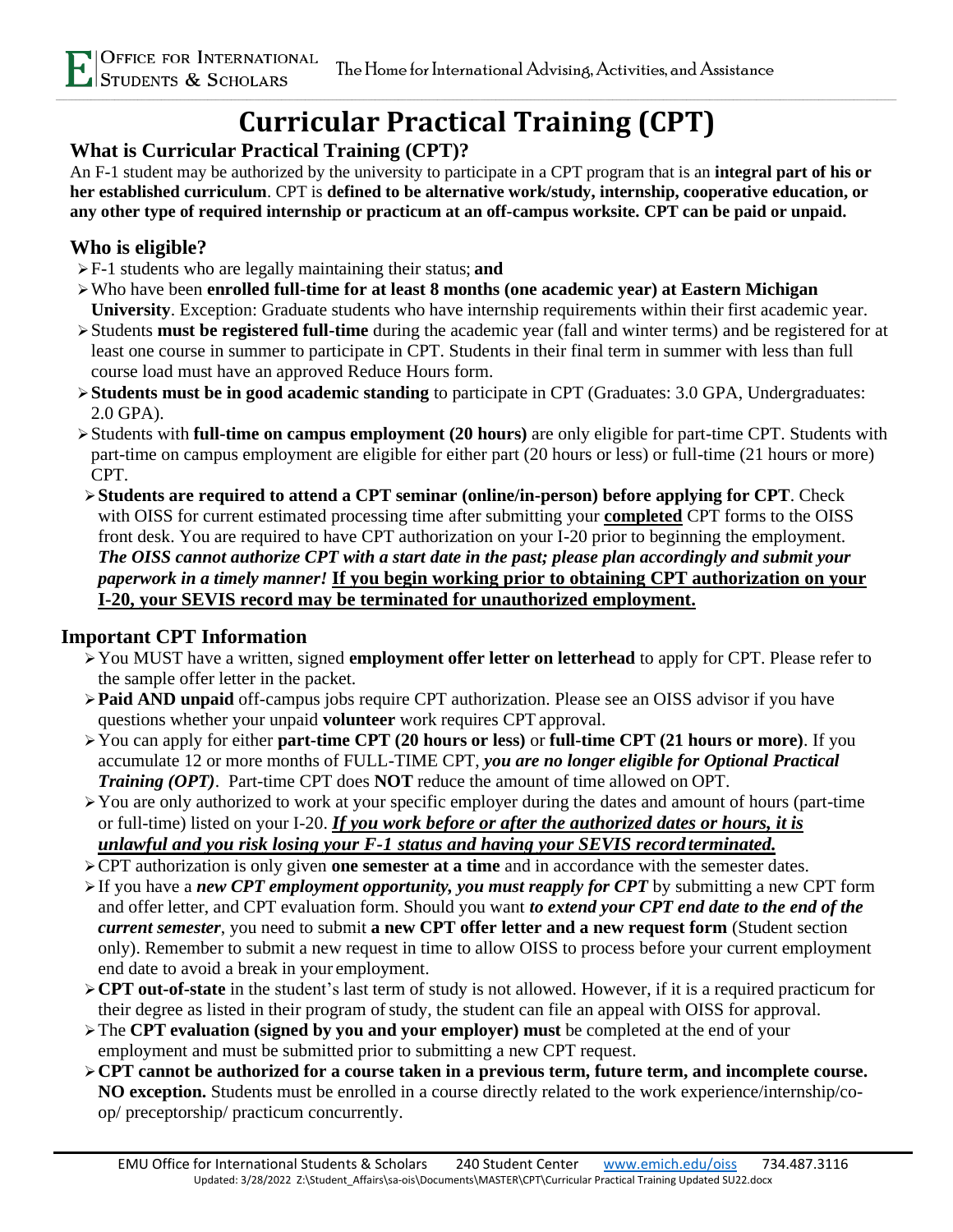## **How do you apply for CPT?**

- ➢**Attend CPT seminar.** Information is at [http://www.emich.edu/oiss/students/seminars.php.](http://www.emich.edu/oiss/students/seminars.php)
- ➢**Find appropriate employment** opportunities for your degree and program of study. Utilize university resources such as the University Academic Advising and Career Development Center (UACDC). Discuss options with your academic advisor or professor to ensure that the employment directly relates to your course curriculum.
- ➢**Register for class** that is directly related to your work experience and a required class on your Program of Study.
- ➢**Gather the documents** in the Application Checklist.

|                                                       | Summer 2022     | <b>Fall 2022</b>  | Winter 2023     |
|-------------------------------------------------------|-----------------|-------------------|-----------------|
| <b>Earliest Start Date</b>                            | May 9, 2022     | August 29, 2022   | January 9, 2023 |
| <b>Latest End Date</b>                                | August 28, 2022 | January 8, 2023   | <b>TBD</b>      |
| <b>Latest End Date</b><br>(if graduating in the term) | August 15, 2022 | December 17, 2022 | April 28, 2023  |

# **Types of CPT**

- **A. Required for your degree program.** Required means that all students in your degree program are required to complete an internship or practicum in order to receive the degree.
- **B. Cooperative Education (co-op).** The work is considered as EMU co-op credit under the Academic Advising and Career Development Center (UACDC, 200 McKenny Hall). **This option is for Bachelor's students only**.
- **C. Integral part of an established curriculum.** If the internship is not required for the degree, it must be taken for academic credit and connected to a relevant class that has similar educational objectives. To be approved, the professor needs to confirm the work serves as an "integral part of the student's curriculum" and describe how the work is directly relevant to the academic objectives of the class. **The course must be related to a student's major program of study (not minors for undergraduate students).**

# **Application Checklist**

*Please submit your documents in this order, without staples.*

#### *ALL Types of CPT*

- ➢Completed **Curricular Practical Training Authorization Request Form.**
- ➢Write a **one-page Statement of Purpose,** including the following:
	- o What are your day-to-day responsibilities?
	- $\circ$  What do you intend to learn in this job that will help you better understand your field of study?
	- o How does your work relate to the course's (class listed on the CPT Authorization Request Form) curriculum?
	- ➢ **Employment Offer Letter** on letterhead Fillable PDF is available on OISS forms website.
- ➢Previous **CPT Employer Evaluation,** if applicable.

#### *Type A:*

➢Include **a copy of your program in the university course catalog (Undergraduate) or Program of Study (Graduate)** confirming your program has thisrequirement.

#### *Type C:*

- ➢Include **your Program of Study (for graduate students) or a copy of your program in the university catalog (for undergraduate students)** confirming this course satisfied a degree requirement.
- ➢If the course is directly related to a **Non-Face-to-Face course (practicum, thesis, research, independent studynot including online courses)**, you also need to submit **a written course description form from your department detailing the course objectives, goals, and grading.**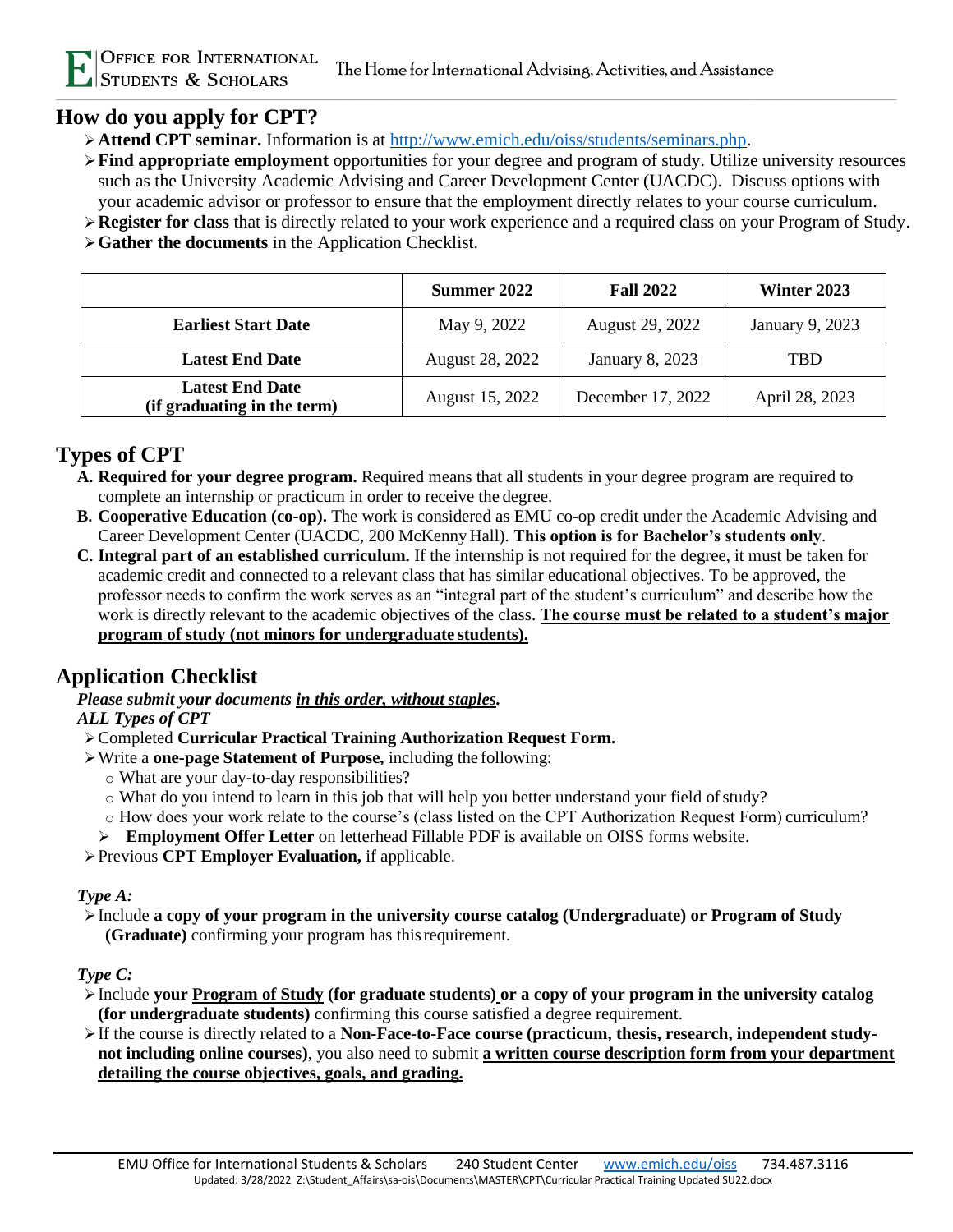# **Curricular Practical Training (CPT) Authorization Request**

| Section to be completed by student:<br>Last                                                                                                                                                                                                                                                                                                                                                                                                                                                                                    |                  | First                                  |                            | E ID:                                            |              |
|--------------------------------------------------------------------------------------------------------------------------------------------------------------------------------------------------------------------------------------------------------------------------------------------------------------------------------------------------------------------------------------------------------------------------------------------------------------------------------------------------------------------------------|------------------|----------------------------------------|----------------------------|--------------------------------------------------|--------------|
| Name:                                                                                                                                                                                                                                                                                                                                                                                                                                                                                                                          |                  | Name:                                  |                            |                                                  |              |
| <b>EMU</b>                                                                                                                                                                                                                                                                                                                                                                                                                                                                                                                     |                  |                                        |                            | Have you been approved for CPT before? Yes or No |              |
| Email:                                                                                                                                                                                                                                                                                                                                                                                                                                                                                                                         |                  | Phone:                                 |                            | If YES, did you submit evaluation? Yes or No     |              |
| Company Name:                                                                                                                                                                                                                                                                                                                                                                                                                                                                                                                  |                  |                                        |                            |                                                  |              |
| Company Address:                                                                                                                                                                                                                                                                                                                                                                                                                                                                                                               |                  | City:                                  |                            | State:                                           | Zip Code:    |
|                                                                                                                                                                                                                                                                                                                                                                                                                                                                                                                                |                  |                                        |                            |                                                  |              |
| <b>Worksite Address:</b>                                                                                                                                                                                                                                                                                                                                                                                                                                                                                                       |                  | City:                                  |                            | State:                                           | Zip Code:    |
| Job Title:                                                                                                                                                                                                                                                                                                                                                                                                                                                                                                                     |                  |                                        |                            | Number of Hours Per Week:                        |              |
| <b>Start Date:</b><br>(mm/dd/yyyy)                                                                                                                                                                                                                                                                                                                                                                                                                                                                                             | <b>End Date:</b> | (mm/dd/yyyy)                           | Major:                     |                                                  |              |
| I am enrolled in the course listed below. I understand I am only permitted to work at the employer above during the approved CPT dates on my I-20. I will<br>update the OISS should my job duties or employment information change. I understand I will lose my F-1 visa status if I fail to abide by the CPT regulations<br>and my SEVIS record will be terminated. I have read and understand the entire CPT packet.<br>Student Signature:<br>Section to be completed by academic advisor: (Please answer all the questions) |                  |                                        |                            | Date:                                            |              |
| A. REQUIRED internship/co-op/preceptorship/practicum for all students in this major for graduation.<br><b>Course Name and Number:</b>                                                                                                                                                                                                                                                                                                                                                                                          |                  |                                        |                            |                                                  |              |
| B. Cooperative education authorized by the UACDC and is directly relevant to the student's program of study.<br>C. NOT REQUIRED FOR graduation but directly relevant to the student's program of study.                                                                                                                                                                                                                                                                                                                        |                  |                                        | Semester Enrolled: Fall    | Winter                                           | 20<br>Summer |
|                                                                                                                                                                                                                                                                                                                                                                                                                                                                                                                                |                  |                                        | Academic Advisor Signature |                                                  | Date         |
|                                                                                                                                                                                                                                                                                                                                                                                                                                                                                                                                |                  |                                        |                            |                                                  |              |
|                                                                                                                                                                                                                                                                                                                                                                                                                                                                                                                                |                  |                                        |                            |                                                  |              |
|                                                                                                                                                                                                                                                                                                                                                                                                                                                                                                                                |                  | Yes<br>No                              |                            | If yes, how many credits?                        |              |
|                                                                                                                                                                                                                                                                                                                                                                                                                                                                                                                                |                  | End Date of Co-op:                     |                            |                                                  |              |
| Co-Op Advisor Name                                                                                                                                                                                                                                                                                                                                                                                                                                                                                                             |                  |                                        | Co-Op Advisor Signature    |                                                  | Date         |
| Academic Advisor Name<br>Section to be completed by <u>UACDC</u> Co-op Advisor if B was chosen above:<br>1. Has the student been approved for co-op credit?<br>2. Start Date of Co-Op: _<br>3. Describe how the Co-Op meets the student's academic objectives? Please be specific.                                                                                                                                                                                                                                             |                  |                                        |                            |                                                  |              |
| Section to be completed by Class Professor if C was chosen above:<br>1.<br>Course Number:<br>Semester Enrolled (circle one): Fall<br>I have read the student's offer letter and Statement of Purpose. I agree the work serves as an "integral part of the student's<br>2.<br>curriculum"? Yes or No<br>Please describe how the work is directly relevant to the academic objectives of your class. ***Please be specific***<br>3.                                                                                              |                  | Course Name:<br>Summer<br>20<br>Winter |                            |                                                  |              |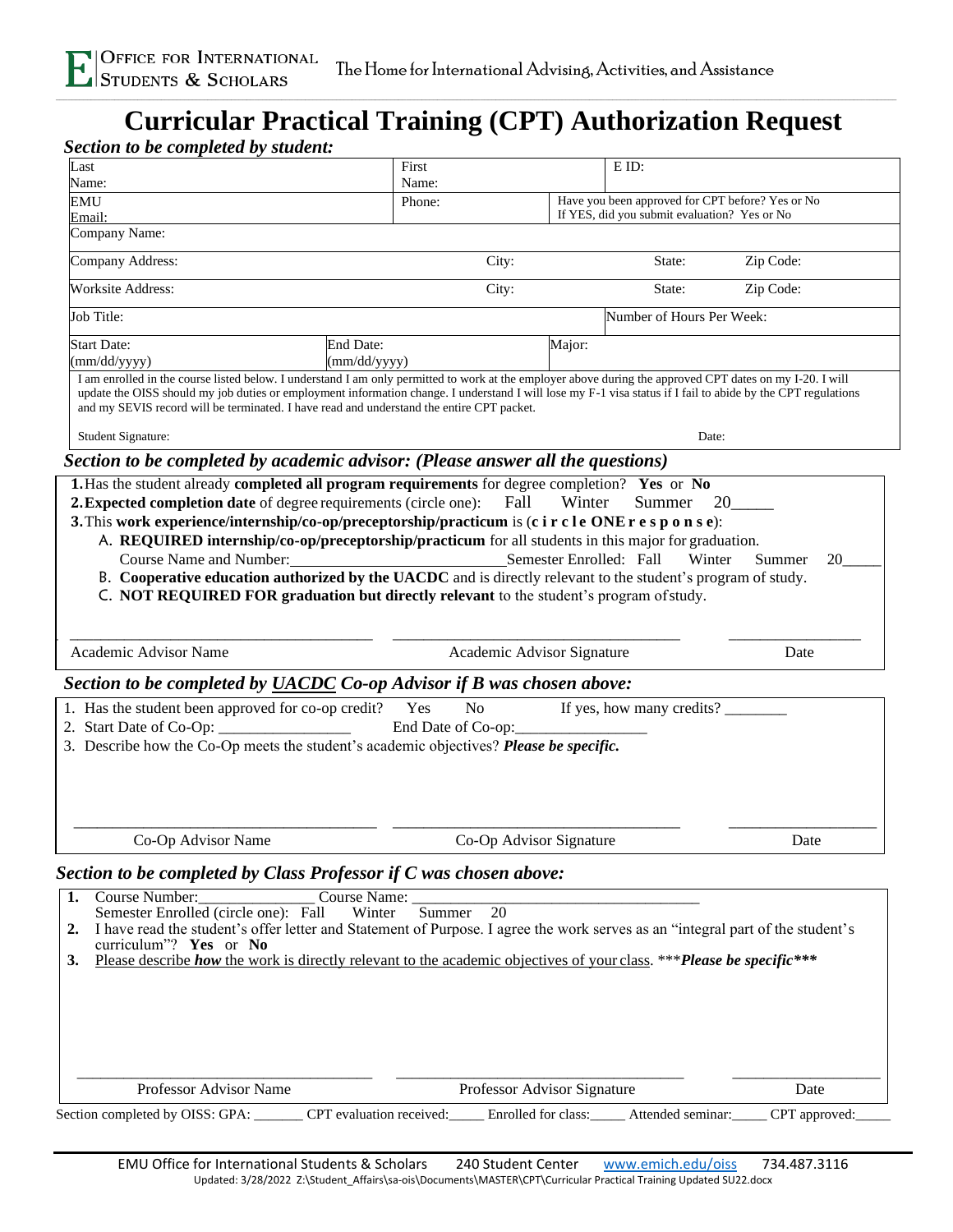## **Eastern Michigan University Curricular Practical Training (CPT) Employer Evaluation**

**Student's First Name Student's Last Name Student EID**

\_\_\_\_\_\_\_\_\_\_\_\_\_\_\_\_\_\_\_\_\_\_\_\_\_\_\_\_\_\_\_\_\_\_\_ \_\_\_\_\_\_\_\_\_\_\_\_\_\_\_\_\_\_\_\_\_\_\_\_\_\_\_\_\_\_\_\_ E\_\_\_\_\_\_\_\_\_\_\_\_\_\_\_\_\_\_

 $\mathop{\text{to}}$ 

**Employer Name Work Period (mm/dd/yyyy)** 

**TO THE EMPLOYER**: Please have the student's immediate supervisor evaluate the student based on the following standards. Feel free to include any comments as needed (attach additional sheets if necessary). The supervisor should review this evaluation with the student following his approved work period. The student should return the completed form to the **Office for International Students and Scholars (OISS)** upon completion of the course and work period. Thank you for your cooperation.

| PLEASE CIRCLE ONE LETTER FOR EACH CATEGORY: |                                         |                      |                 |                                    |                                    |                        |      |
|---------------------------------------------|-----------------------------------------|----------------------|-----------------|------------------------------------|------------------------------------|------------------------|------|
| <b>RELATIONS WITH CO-WORKERS</b>            |                                         |                      | <b>ATTITUDE</b> |                                    |                                    |                        |      |
| Works extremely well with others<br>A.      |                                         |                      |                 | Very positive & enthusiastic<br>A. |                                    |                        |      |
| <b>B.</b>                                   | Works well with others                  |                      |                 | <b>B.</b>                          | Fairly positive & enthusiastic     |                        |      |
| C.                                          | Has some difficulty working with others |                      | $C_{\cdot}$     |                                    | Somewhat negative & unenthusiastic |                        |      |
| D.                                          | Works very poorly with others           |                      | D.              |                                    | Very negative & unenthusiastic     |                        |      |
| <b>JUDGEMENT</b>                            |                                         | <b>DEPENDABILITY</b> |                 |                                    |                                    |                        |      |
| А.                                          | Always uses good judgment               |                      |                 | A.                                 | Always dependable                  |                        |      |
| <b>B.</b>                                   | Usually uses good judgment              |                      | <b>B.</b>       | Usually dependable                 |                                    |                        |      |
| C.                                          | Sometimes uses poor judgment            |                      | C.              | Seldom dependable                  |                                    |                        |      |
| D.                                          | Consistently uses poor judgment         |                      |                 | D.                                 | Never dependable                   |                        |      |
|                                             | <b>ABILITY TO LEARN</b>                 |                      |                 |                                    |                                    | <b>QUALITY OF WORK</b> |      |
| А.                                          | Very quick learner                      |                      |                 | А.                                 | Always high quality                |                        |      |
| <b>B.</b>                                   | Fairly quick learner                    |                      |                 | <b>B.</b>                          | Usually high quality               |                        |      |
| C.                                          | A fairly slow learner                   |                      |                 | C.                                 | Usually poor quality               |                        |      |
| D.                                          | A slow learner                          |                      |                 | D.                                 | Always poor quality                |                        |      |
|                                             |                                         | Superior             | Excellent       |                                    | Good                               | Fair                   | Poor |
|                                             | <b>Overall Performance:</b>             |                      |                 |                                    |                                    |                        |      |
|                                             | Attendance:                             |                      |                 |                                    |                                    |                        |      |
|                                             | Punctuality:                            |                      |                 |                                    |                                    |                        |      |

Comments: \_\_\_\_\_\_\_\_\_\_\_\_\_\_\_\_\_\_\_\_\_\_\_\_\_\_\_\_\_\_\_\_\_\_\_\_\_\_\_\_\_\_\_\_\_\_\_\_\_\_\_\_\_\_\_\_\_\_\_\_\_\_\_\_\_\_\_\_\_\_\_\_\_\_\_\_\_\_\_\_\_\_\_\_\_\_\_\_

What suggestions do you have for the student to assist in their professional development?

Please note that the student will need to submit a new CPT request OISS for additional work authorization.

**Supervisor Name Supervisor Signature Date**

\_\_\_\_\_\_\_\_\_\_\_\_\_\_\_\_\_\_\_\_\_\_\_\_\_\_\_\_\_\_\_\_\_\_\_\_\_\_\_\_ \_\_\_\_\_\_\_\_\_\_\_\_\_\_\_\_\_\_\_\_\_\_\_\_\_\_\_\_\_\_\_\_\_\_ \_\_\_\_\_\_\_\_\_\_\_\_\_